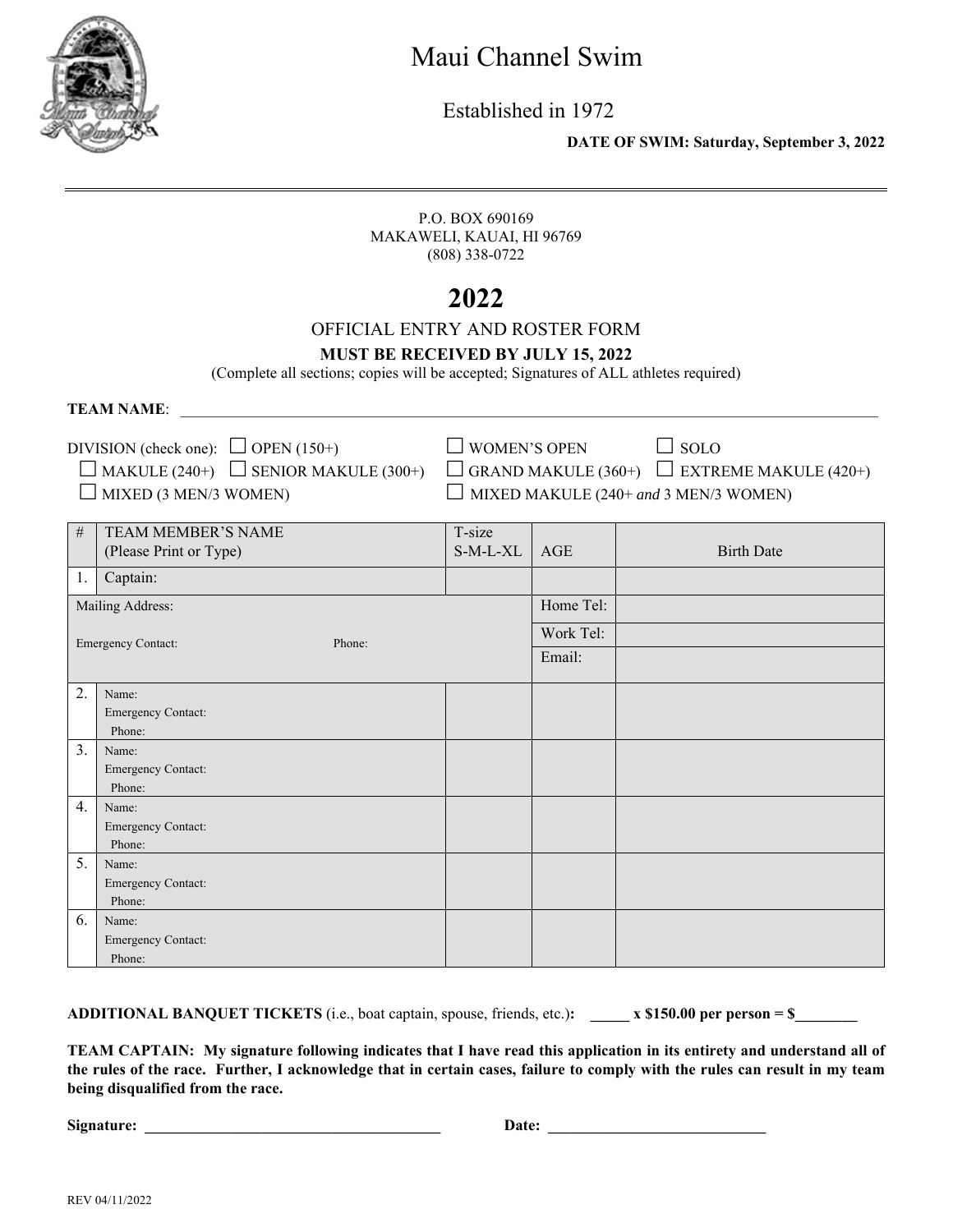

Established in 1972

 **DATE OF SWIM: Saturday, September 3, 2022**

P.O. BOX 690169 MAKAWELI, KAUAI, HI 96769 (808) 338-0722

## **2022**

### BOAT CAPTAIN INFORMATION & SAFETY FORM

### **MUST BE RECEIVED BY JULY 15, 2022**

**TEAM NAME** 

THIS EXECUTED DOCUMENT IS REQUIRED FOR YOU TO BE ALLOWED TO ESCORT A RELAY TEAM IN THE MAUI CHANNEL SWIM. YOUR SIGNATURE INDICATES THAT YOU HAVE REVIEWED AND UNDERSTAND THE INFORMATION AND RULES CONTAINED HEREIN, IN THE ENTRY INSTRUCTIONS AND/OR DISCUSSED WITH YOU BY THE TEAM CAPTAIN AND THAT YOU AGREE TO COMPLY WITH ALL RACE RULES AND REGULATIONS. YOU WILL BE EXPECTED TO ATTEND THE SATURDAY NIGHT MEETING AT THE SHERATON FOR FINAL REVIEW AND QUESTIONS.

| (Print Name)                                                  |                       |
|---------------------------------------------------------------|-----------------------|
|                                                               | Telephone Number: ( ) |
| Boat Registration Number: HA-<br><u>International Section</u> |                       |
|                                                               |                       |
| Signed:<br>(To be signed by Team Captain)                     | Date:                 |
| (Print Name)                                                  |                       |

*(Send original to Coco Emberson at PO Box 169, Makaweli, HI 96769 and send a copy to the team captain. An executed copy of this document is required to be received by Coco prior to the race in order for you to escort a team.)*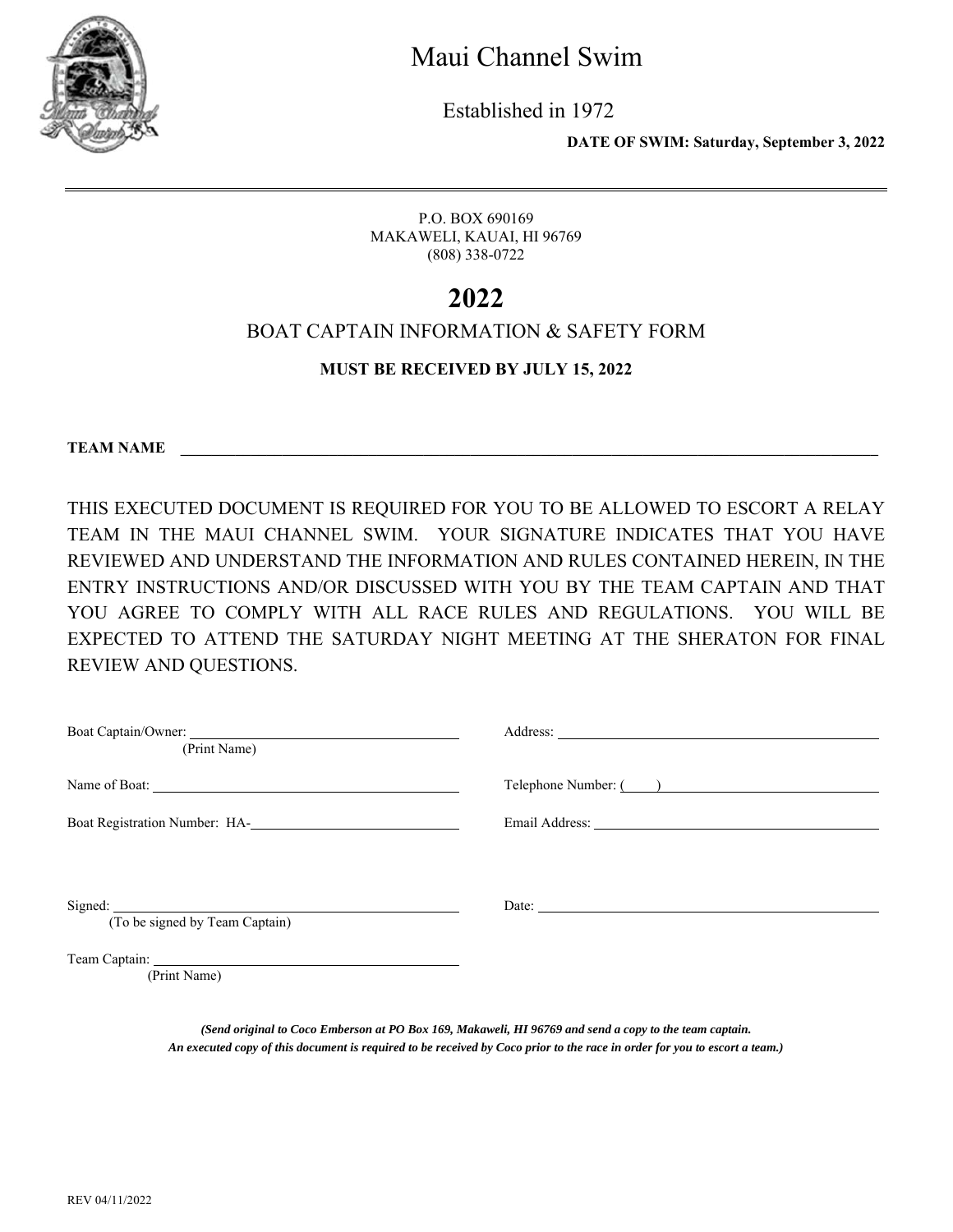

Established in 1972

 **DATE OF SWIM: Saturday, September 3, 2022**

P.O. BOX 690169 MAKAWELI, KAUAI, HI 96769 (808) 338-0722

## **2022**

#### ACKNOWLEDGEMENT of MAUI CHANNEL SWIM RULES

**TEAM NAME:** 

I HAVE REVIEWED THE **MAUI CHANNEL SWIM RULES** AND UNDERSTAND THEM, and I HAVE REVIEWED THE RULES WITH MY BOAT CAPTAIN TO INSURE HIS UNDERSTANDING. FURTHER, I AGREE TO COMPLY WITH ALL RACE RULES AND INSTRUCTIONS, and I HAVE RECEIVED MY BOAT CAPTAIN'S POSITIVE AFFIRMATION THAT HE/SHE WILL ALSO COMPLY WITH ALL RACE RULES AND INSTRUCTIONS.

I UNDERSTAND THAT IT IS MY RESPONSIBILITY TO ARRANGE THE TIME AND LOCATION AT WHICH MY TEAM IS TO BOARD THE ESCORT BOAT ON RACE DAY. RACE COMMITTEE HAS NO RESPONSIBILITY IN THIS MATTER.

Signature of Team Captain Date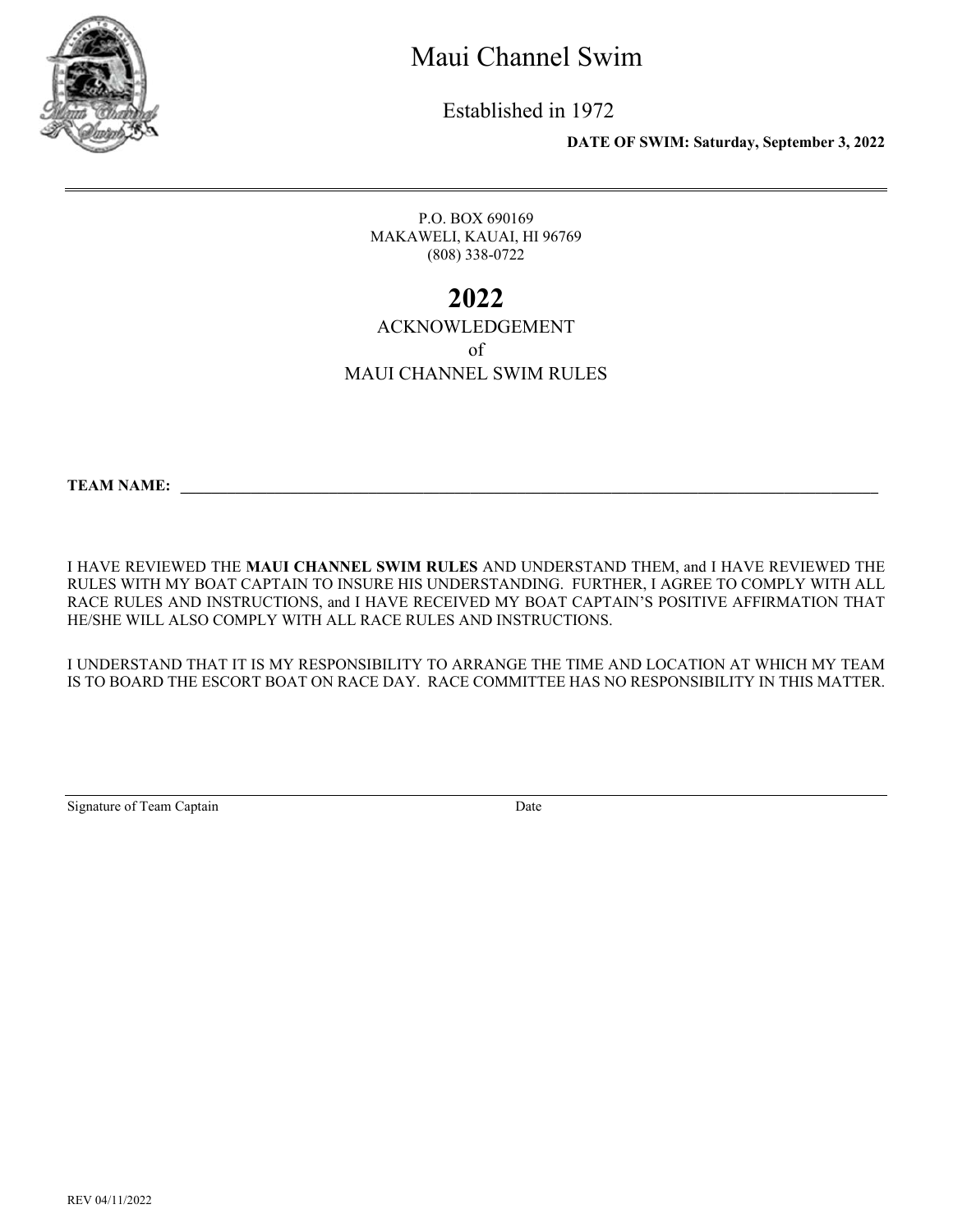

Established in 1972

 **DATE OF SWIM: Saturday, September 3, 2022**

P.O. BOX 690169 MAKAWELI, KAUAI, HI 96769 (808) 338-0722

### **2022**

### LIABILITY RELEASE FORM

Competitors recognize that this is the longest Open Water relay race in the world that brings unique difficulties not found in other Open Water competitions. THIS SHALL INCLUDE THAT IN CONSIDERATION OF THE COMPETITORS' PARTICIPATION IN THE EVENT, THE ORGANIZERS SHALL EXERCISE THEIR BEST EFFORTS AND DUE DILIGENCE TO PROVIDE REALISTIC RESCUE AND RELATED ASSISTANCE TO AND AS REASONABLY REQUIRED BY ANY COMPETITOR. AND THAT, DESPITE HAVING DONE SO, COMPETITORS WAIVE ANY CLAIM AS MIGHT BE HAD BY ANY ONE OF THEM FOR ANY FAILURE BY THE RACE ORGANIZERS TO HAVE PROVIDED SUCH ASSISTANCE WHICH TURNED OUT NOT TO BE EFFICACIOUS IN PREVENTING HARM, INJURY OR DEATH TO ANY COMPETITOR.

Due to the extended exertion, potentially hazardous ocean conditions, and possible interactions with ocean creatures in the hot sun and strong winds that put the body under stress, and that you may be far from immediate medical care while out to sea, I understand that I should consult a physician before participating in this race.

I, the undersigned participant, intending to be legally bound, hereby certify that I am physically fit and have not been otherwise informed by a physician. I acknowledge that I am aware of all the risks inherent in Open Water Swimming (training and competition), including possible permanent disability or death, and agree to assume all of those risks. AS A CONDITION OF MY PARTICIPATION IN THE OPEN WATER SWIMMING EVENT OR ANY ACTIVITIES INCIDENT THERETO, I HEREBY WAIVE ANY AND ALL RIGHTS TO CLAIMS FOR LOSS OR DAMAGES, INCLUDING ALL CLAIMS FOR LOSS OR DAMAGES CAUSED BY THE NEGLIGENCE, ACTIVE OR PASSIVE, OF THE FOLLOWING: WORLD OPEN WATER SWIMMING ASSOCIATION, HOST FACILITIES, EVENT SPONSORS, EVENT COMMITTEES, OR ANY INDIVIDUALS OFFICIATING AT THE EVENT OR SUPERVISING SUCH ACTIVITIES. In addition, I agree to abide by and be governed by the rules of WOWSA. Finally, I specifically acknowledge that I am aware of all the risks inherent in open water swimming and agree to assume those risks.

| Print:                                                                                                                         | Print:                                                                                                                          |  |
|--------------------------------------------------------------------------------------------------------------------------------|---------------------------------------------------------------------------------------------------------------------------------|--|
| 3. Signed: $\qquad \qquad$                                                                                                     |                                                                                                                                 |  |
| Print:                                                                                                                         | Print:                                                                                                                          |  |
|                                                                                                                                |                                                                                                                                 |  |
| Print:<br><u> 2000 - Jan James James James James James James James James James James James James James James James James J</u> | Print:<br><u> 1989 - Johann Harry Harry Harry Harry Harry Harry Harry Harry Harry Harry Harry Harry Harry Harry Harry Harry</u> |  |